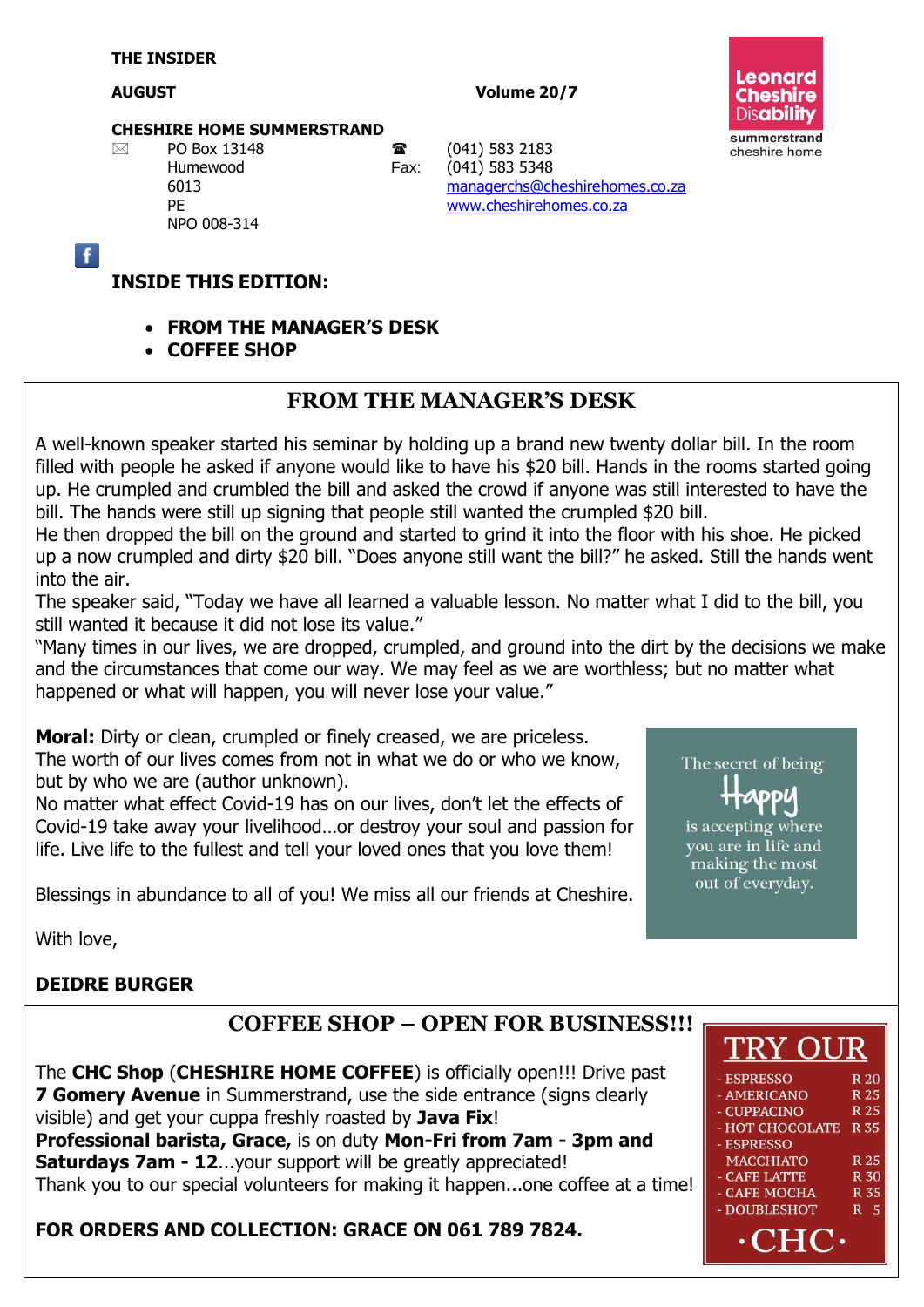### **THIS & THAT**

- \* **Staff member** on **leave** this month: **Gwen Matsha** (Care Worker) wishing her a well-deserved rest!
- \* We would like to welcome **new staff member, Care Worker**, **Wendy Gqiba**, to our Cheshire Family!
- \* **BOOK SHOP**: The little red container, our new Book Shop, is in the process of being renovated generously sponsored by the **Rotary Club of Algoa Bay!** We are appealing to **anyone interested** to **paint some murals on the outside** of this container once all the renovations are complete. Donations of books also most welcome! **WATCH THIS SPACE!**
- \* **CONDOLENCES**: Our sincere condolences to **resident Derrick Walenkamp**, on the **passing of his mother** in July. Our thoughts are also with shop volunteer **Mark Rudd**, on the **passing of his life partner, Joanne**, in April. Sadly, dear **shop volunteer, Yvonne Kew**, also passed away in July. We pray that God will comfort the families and friends during their time of great sadness.
- \* We would like to thank the **NMU Department of Visual Arts** and everyone involved with the **mask up initiative (funded by the MBDA)** for the generous **donation of much-needed masks** for our staff and residents received on 6 July!
- \* Thank you to **The Little Slipper Company (Greenacres branch)** for their absolutely incredible donation of **33 food parcels** on **Mandela Day** – their generous support is greatly appreciated!
- \* The **Greenacres Shopping Centre CSI Donation Drive for Mandela Day** had shoppers donating trolleys full of **food and toiletries** for the Home! Our grateful thanks to all the generous supporters!

### **DONATIONS (JUNE/JULY 2020):**

- \* NUMEROUS DONATIONS OF "**GIFTS IN KIND**" FROM **VARIOUS DONORS** FOR THE RESIDENTS AND CHARITY SHOPS
- \* **DIESEL** FROM **SASOL SUMMERSTRAND**
- \* **VARIOUS FOOD PRODUCTS** FROM **COMMUNITY CHEST PE**
- \* WEEKLY **MILK DONATION** FROM **ST LAWRENCE** TRADING
- \* **HANDMADE FACIAL MASKS** FROM **VARIOUS DONORS**
- \* **VARIOUS GOODS FOR WOT NOT SHOP** FROM **CHECKERS GREENACRES**
- \* **ORANGES AND NAARTJIES** FROM **THE SUNDAY'S RIVER CITRUS COMPANY (SRCC)**
- \* **HAND SANITIZER** FROM NUMEROUS INDIVIDUAL DONORS
- \* **ELECTRIC FENCE REPAIRS** FROM **KENTEK**
- \* **MONETARY DONATION** FOR **WOUND DRESSINGS** FROM **MEDWELL SA** IN PE

## **300 CLUB 2020**

|                                                                                                                                             | <b>THE MONTH</b>                       |
|---------------------------------------------------------------------------------------------------------------------------------------------|----------------------------------------|
| Our 300 Club fees for 2020 are a <b>once-off payment</b> of <b>R120 per</b><br>year. There are monthly draws of R300 (1st), R150 (2nd), and |                                        |
| R75 (3rd) for members!                                                                                                                      | "A strong woman                        |
| At the end of each year one lucky member stand the chance of<br>winning R1 000!                                                             | looks a challenge<br>in the eye and    |
| Our aim for 2020 is to have 300 memberswe already have 147<br><b>members</b> to date (5 August)! Please support this worthy cause $-$       | gives it a wink."<br>$\sim$ Gina Carey |
| see attached 300 Club form for 2020!                                                                                                        | <b>NATIONAL</b><br><b>WOMEN'S</b>      |
| <b>JUNE WINNERS:</b><br>1. HANNELORE LEITE (114)                                                                                            | <b>DAY</b>                             |
| 2. TRONEL RABE (136)<br>3. GIANNA DOUBELL (139)                                                                                             | <b>9 August 2020</b>                   |

**THOUGHT OF**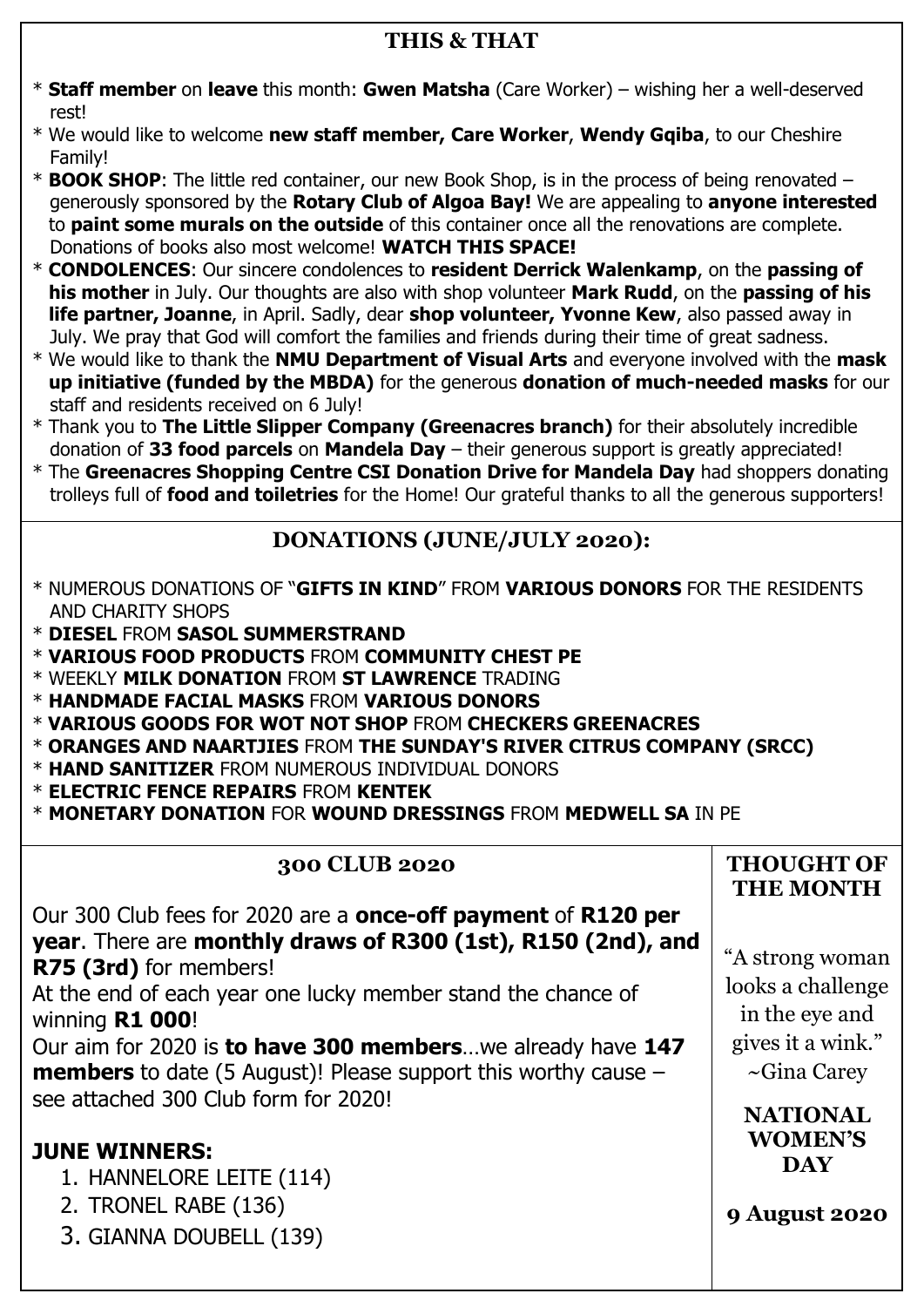### **WHEELCHAIR HANDOVER**

Charlotte Raubenheimer, our "Lockdown Ironman Triathlon Champion", have raised a remarkable amount of money for a specialized wheelchair for resident Phillip Janse van Rensburg, through the Backabuddy crowdfunding platform. Charlotte finally saw all her incredible efforts come full circle when the official handover of his brand new wheelchair took place at the Home on 9 July! Phillip is ecstatic with his new wheelchair and can't wait to go to the beach again!

**PLEASE DIARIZE AND KEEP US IN YOUR THOUGHTS!** We would like to thank Charlotte for her wonderful determination and so improving Phillip's mobility and independence. We would also like to thank everyone who contributed towards Charlotte's incredible efforts!



### **POST LOCKDOWN FETE!!!**

#### **CHESHIRE HOME SUMMERSTRAND'S ANNUAL FETE** is scheduled for **Saturday 28 NOVEMBER at 7 Gomery Avenue, Summerstrand**

We firstly thank you for the generous support you have given Cheshire Home Summerstrand over a number of years through our Fete - you have been a wonderful friend to the Home.

The importance of a **successful fete** is essential for the Home as fundraising continues to be difficult. We so plan to have a **bumper fete** for the direct benefit of our 57 profoundly disabled residents and 23 disabled children at Khaya Cheshire.

We kindly ask for your support again and a **formal appeal to follow shortly**! As a registered PBO, we are able to provide an **18 A receipt for any donation** (financial) received and this allows for tax benefit for the donation. Please feel free to request such a receipt for your donation.

#### **NEW APPOINTMENT!!!**

**Cheshire Homes South Africa** is one of the largest organisations in South Africa which cares for persons with disabilities (physical and mental) and is part of **Leonard Cheshire International.** 

There are **four Cheshire Home Branches**: Gauteng, Western Cape, Eastern Cape and Kwazulu-Natal and **16 Homes across SA** caring for just under 700 adults and children. To assist the **National Office (CHSA) in Gauteng** with raising much-needed awareness of the Cheshire Home brand in SA, while ultimately aiming towards establishing the recognition and status the Cheshire Home organisation in SA deserves, the need to employ a **National Co-ordinator** was identified.

We would like to congratulate, **Bronwyn Ward**, who was appointed on 1 May to fill the position of **National Co-ordinator**. We **welcome** her to the Cheshire Home SA team and wish her well in fulfilling her duties!

#### "**WOKS FOR WHEELS**"

A **WELFIT ODDY PROJECT** MADE BY RESIDENTS OF CHESHIRE HOME SUMMERSTRAND MADE FROM **316 STAINLESS STEEL** WITH **3 DETACHABLE LEGS R400** each **ORDERS: 041 583 2183 OR [managerchs@cheshirehomes.co.za](mailto:managerchs@cheshirehomes.co.za)**